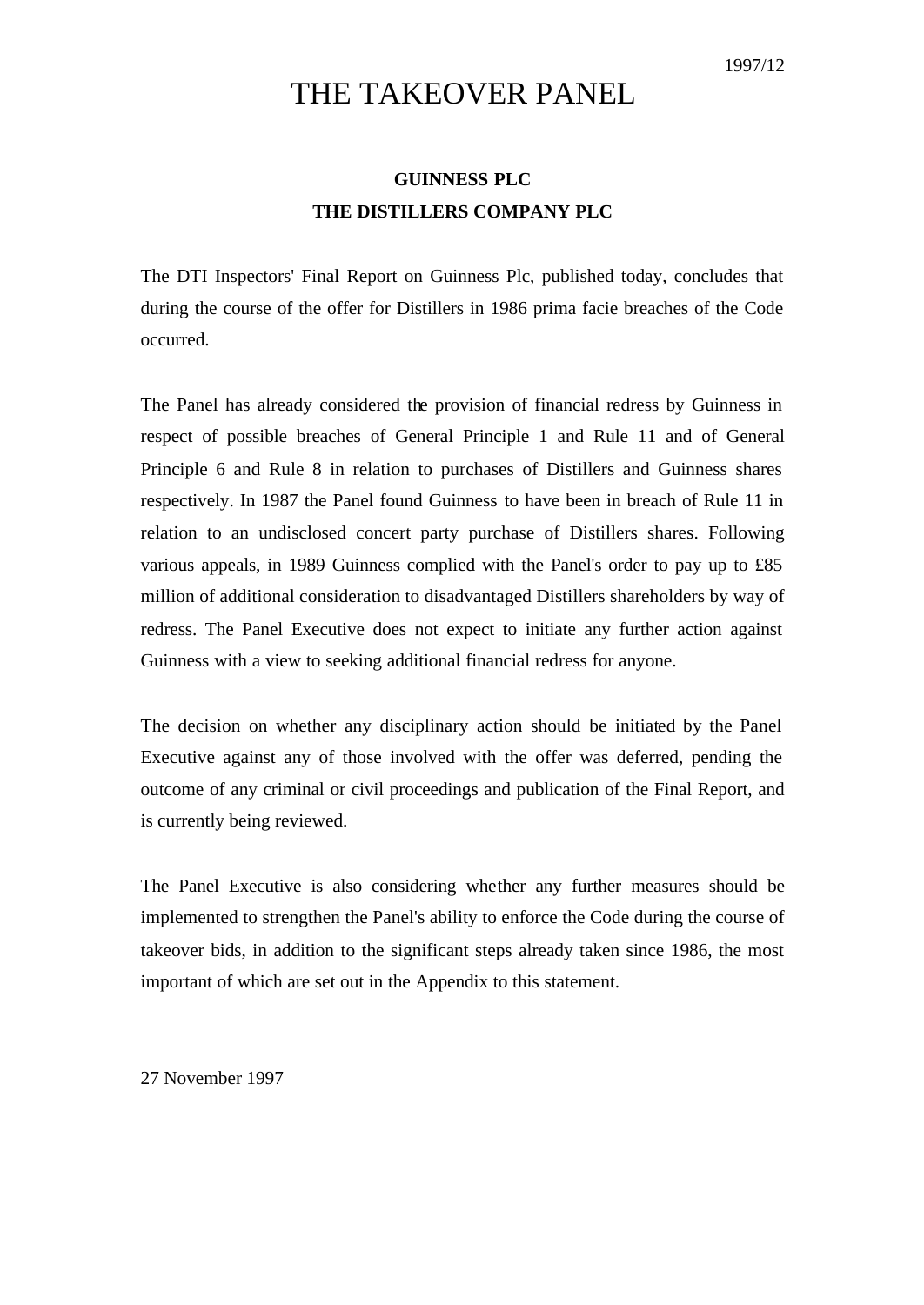#### **APPENDIX**

### **Developments in Takeover Regulation since the Guinness bid for Distillers in 1986**

Since 1986 various steps have been taken to strengthen the Panel's ability to enforce the Code during the course of takeover bids, the most significant of which are outlined below.

### **1. Monitoring of Dealings**

Possibly the single most important development has been the formation since the late 1980s of a specialist team within the Panel Executive whose full-time rôle is to monitor market dealings day by day in the shares of companies involved in takeovers. This monitoring function has been facilitated by the introduction since 'Big Bang', which occurred in 1986 after the Distillers bid, of a computerised system of recording trades by The Stock Exchange, to which the Panel Executive has on-line access. It has greatly enhanced the Panel's ability to enforce compliance with the expanded disclosure requirements of Rule 8 of the Code (see below) and generally to identify, and no doubt deter, breaches of the General Principles and Rules concerning the buying and selling of shares by parties involved in a takeover.

Nowadays, in the course of bids, the Panel Executive makes frequent enquiries of securities houses, and others who deal in the market, as to why certain transactions have not been disclosed or why they have taken place. Wherever necessary, it will require a detailed account of, and investigate the reasons for, a particular transaction. In doing so, the Panel Executive will, where appropriate, liaise with the market supervision and enforcement departments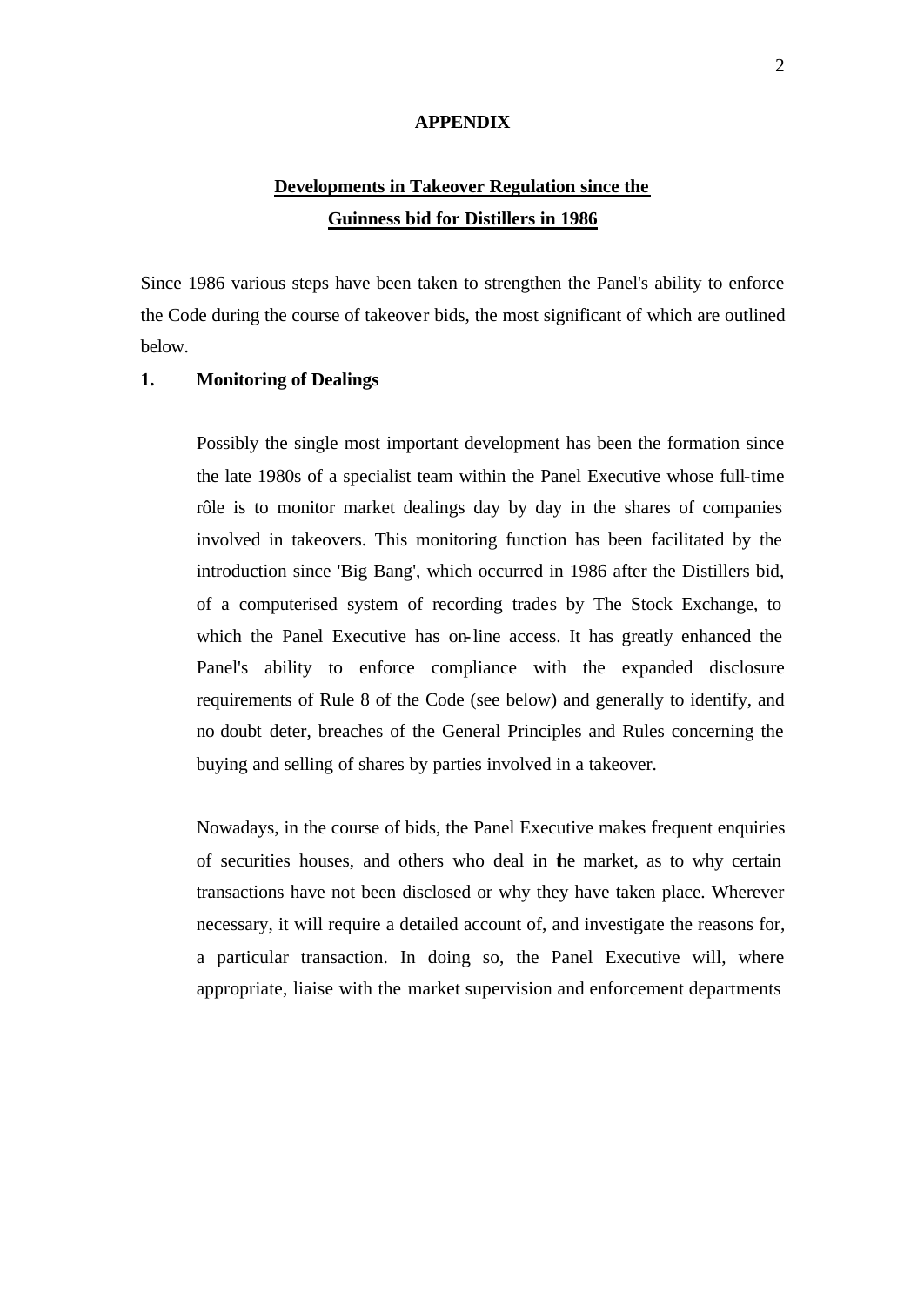of The Stock Exchange which, inter alia, has developed sophisticated computerised techniques for detecting stock market abuses. The Panel Executive's investigations are also assisted by its ability to call for the tape recordings of telephone calls in dealing rooms which are now required to be made under the rules of The Stock Exchange.

### **2. Increased Disclosure**

The disclosure requirements relating to dealings in bid-affected stocks contained in Rule 8 of the Code have been expanded following the Distillers bid. In particular, the Panel required the threshold for disclosure of dealings under Rule 8.3 to be reduced from five per cent to one per cent or more of any class of relevant securities of a company involved in a takeover bid. This has resulted in a large volume of disclosures in the course of bids and a correspondingly higher degree of market transparency.

The giving of undisclosed indemnities having the purpose or effect of artificially manipulating the prices of relevant securities of companies involved in takeovers has always been offensive to the spirit of the Code and, in particular, to General Principle 6, which aims to prevent false markets, and Rule 8. For instance, in the Turner & Newall/AE case one purchaser duly disclosed the existence of an indemnity, but another did not, and the Panel commented that it was at a loss to understand how those who failed to do so concluded, without consulting the Panel as they should, that there was not a requirement to disclose the existence of such arrangements under Rule 8.1 given the breadth of the definition of "associates" under the Code. Nevertheless the Code now expressly requires the disclosure of indemnity and similar arrangements pursuant to Note 6 on Rule 8.